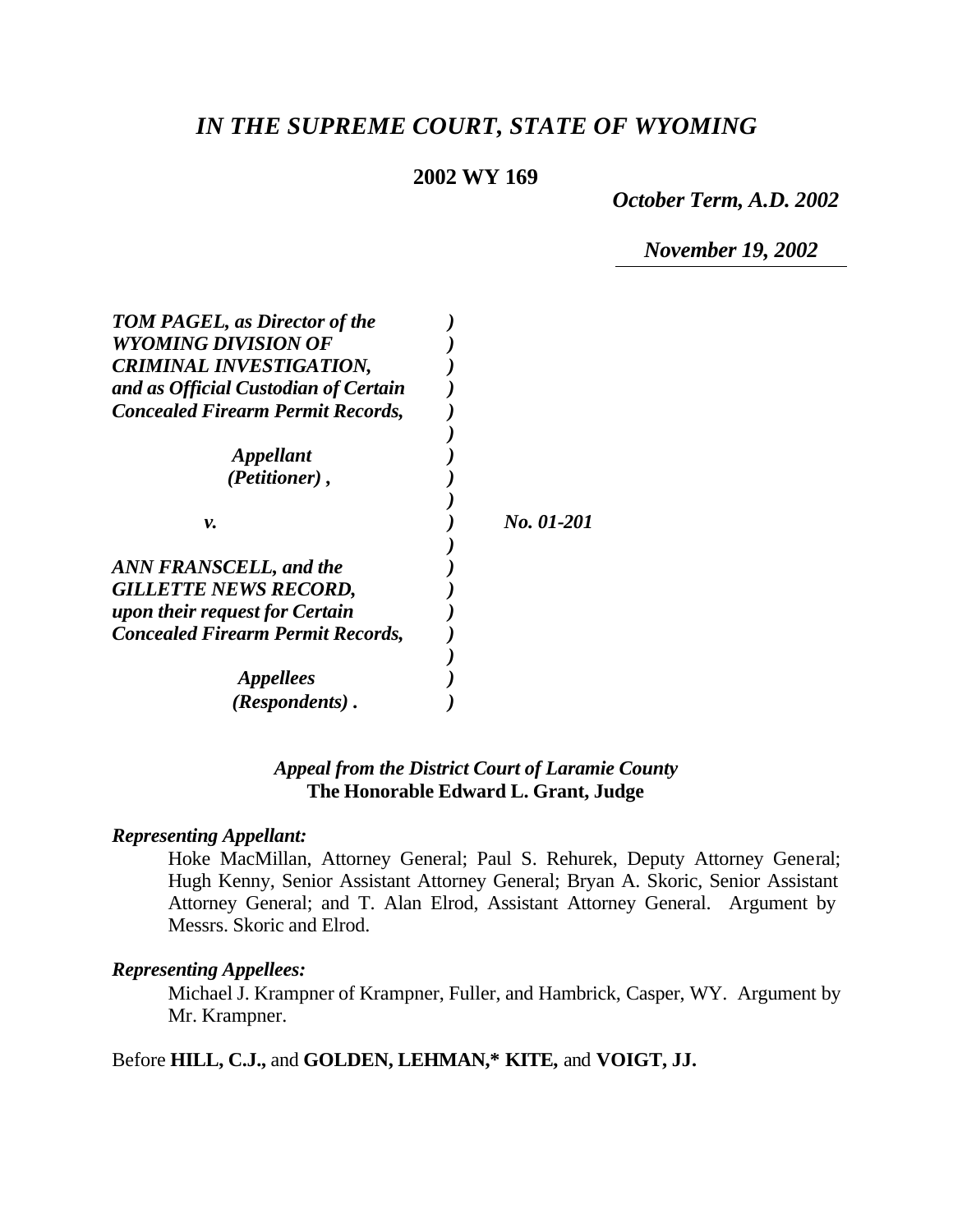LEHMAN, Justice, delivered the opinion of the court. GOLDEN, Justice, filed a specially concurring opinion.

\*Chief Justice at time of oral argument.

**NOTICE:** *This opinion is subject to formal revision before publication in Pacific Reporter Third. Readers are requested to notify the Clerk of the Supreme Court, Supreme Court Building, Cheyenne, Wyoming 82002 of any typographical or other formal errors in order that corrections may be made before final publication in the permanent volume.*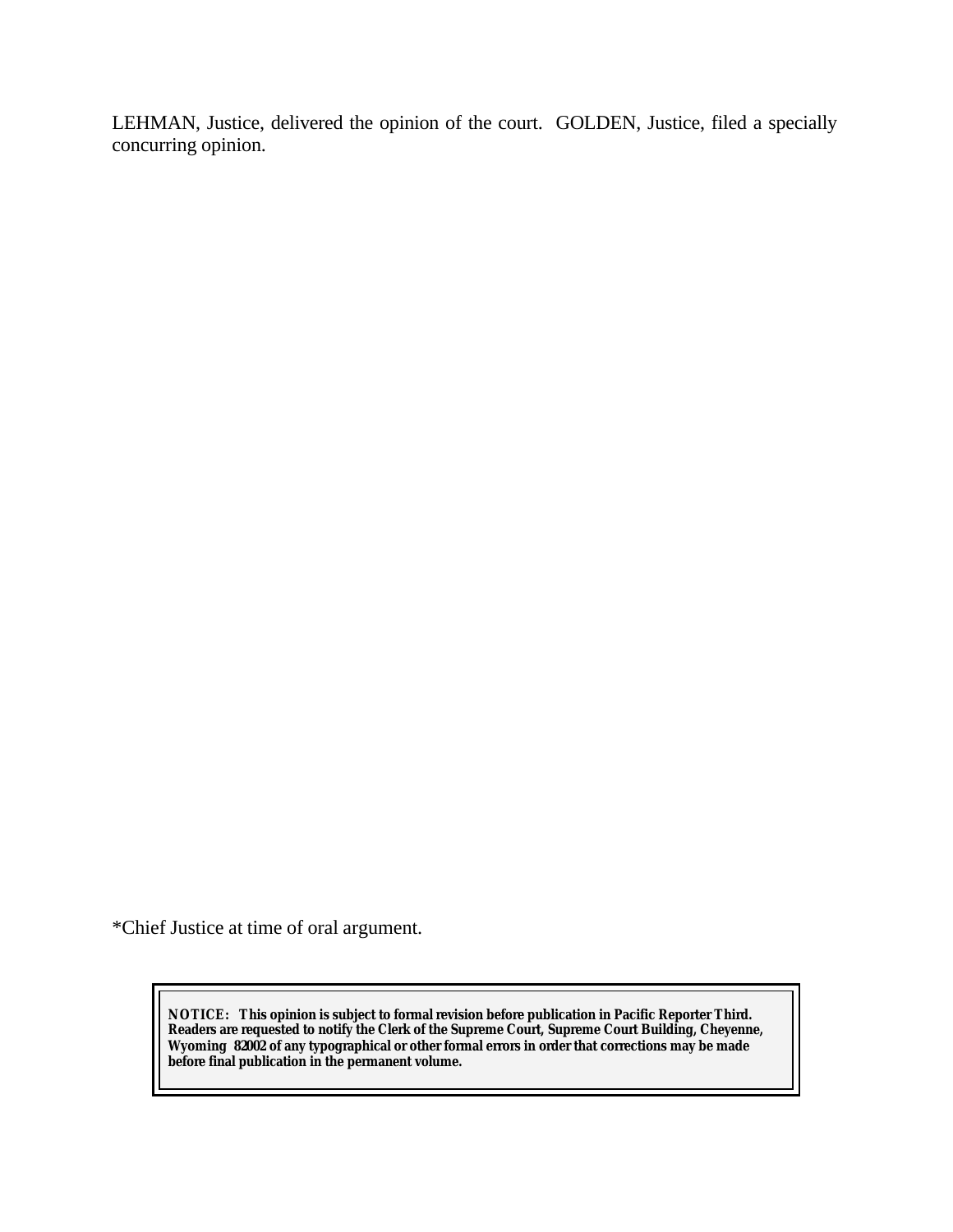### **LEHMAN, Justice.**

[¶1] This is an appeal from an order of the district court requiring appellant Tom Pagel, as director of appellant Wyoming Division of Criminal Investigation (collectively DCI), to provide a list of all people living within Campbell County possessing a permit or license to carry a concealed weapon under Wyoming law to appellee Ann Franscell, as editor-in-chief of appellee Gillette News-Record (collectively Newspaper). We reverse and remand.

### *ISSUES*

[¶2] DCI sets forth the following issues on appeal:

I. Did the district court err as a matter of law in denying appellant's Rule 59 motion, where the intervening change in the controlling law, with its clear retroactivity clause, necessitated either a new trial or an amendment of the district court's order of March 21, 2001?

II. Did the district court err as a matter of law in holding that the names of concealed firearm permit holders were subject to release under the concealed firearm permit statute, Wyo. Stat. § 6-8-104?

III. Did the district court err as a matter of law by failing to apply the Public Records Act in determining whether appellant was entitled to refuse to disclose the records that appellees requested?

IV. Did the district court err as a matter of law by ordering appellant to disclose the names of concealed firearm permit holders, where those orders mandate appellant to violate both state and federal law?

Newspaper phrases the issues on appeal as:

I. Did the district court err in deciding that the Wyoming Public Records Act required access to the list of persons to whom concealed weapons permits had been issued, by applying the law which was in effect both on the day the records were requested and on the day the case was decided?

II. After a case between two parties has been decided, can the Legislature alter the decision in that case by changing the law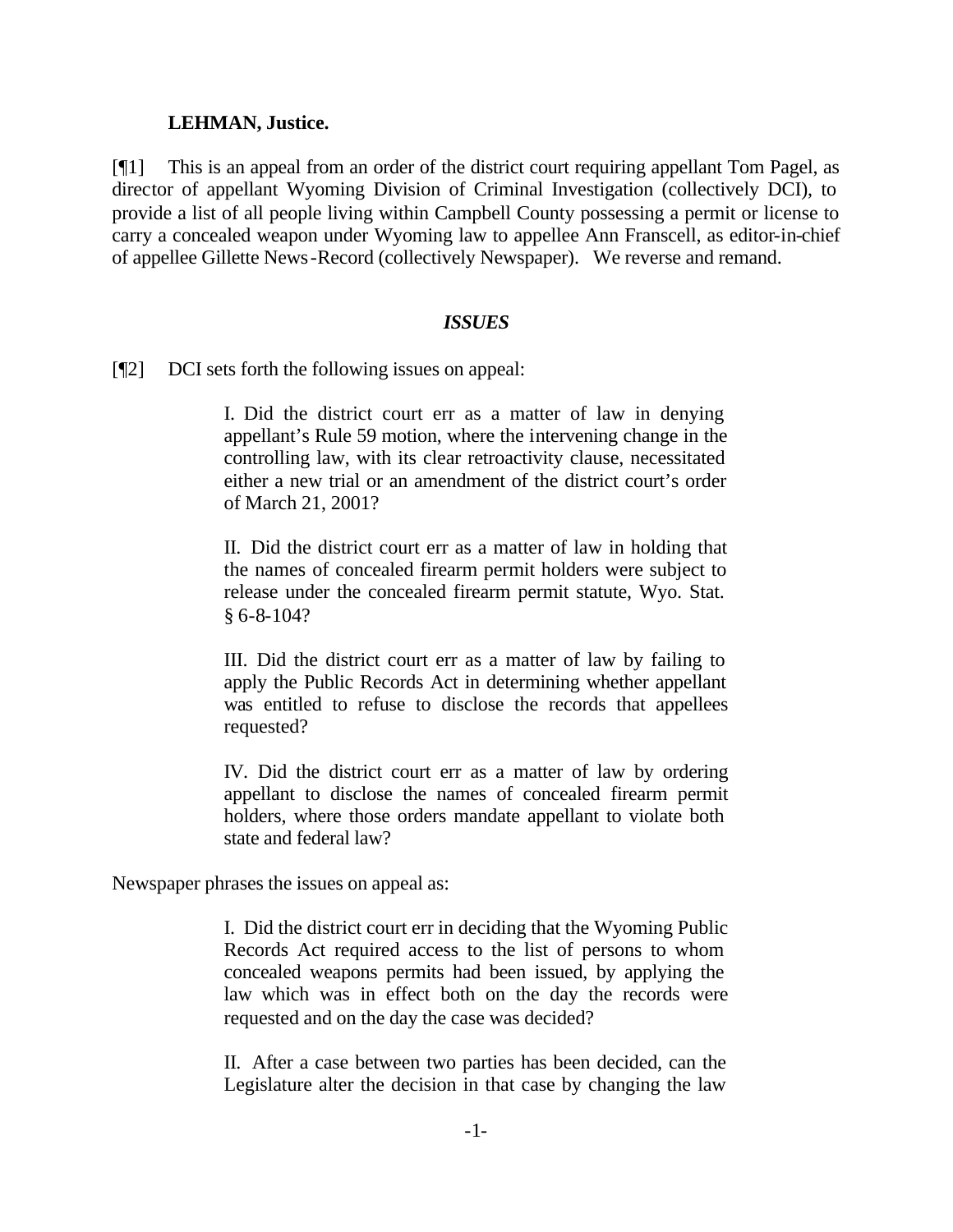"retroactively," consistent with the "separation of powers" doctrine and W.S. §8-1-107, when the words of the statutory amendment itself require a different result?

# *FACTS*

[¶3] On September 19, 2000, Newspaper requested that DCI provide a list of all people living within Campbell County who had a valid permit or license to carry a concealed weapon under Wyoming state law. On October 3, 2000, DCI denied Newspaper's request indicating the language within Wyo. Stat. Ann. § 6-8-104(n) (Lexis 1999) allowed release of the requested information solely to Wyoming law enforcement agencies and, notwithstanding that language, release of the information would do substantial injury to the public interest. DCI also indicated release of the information would be contrary to the very purpose of the concealed firearm statute since it would directly subvert an individual's right to conceal from the public at large whether that individual was armed.

[¶4] On the same date of DCI's denial, DCI filed an action in the district court pursuant to Wyo. Stat. Ann. § 16-4-203(g) (Lexis 1999), which allows a custodian to petition the court for an order restricting disclosure of a requested record, even if the record may be otherwise available to the public. DCI asserted the requested records were not public records but, even in the event they were considered public records, release would do substantial injury to the public interest. Immediately after a February 1, 2001 hearing, the district court orally ordered DCI to release the names of concealed permit holders in Campbell County to Newspaper but offered to stay the enforcement pending appeal since the court recognized the potential for irreparable harm. Shortly after the hearing, Newspaper submitted a proposed order to DCI for approval. DCI refused to approve this proposed order and requested that a transcript of the hearing be prepared for review. Upon review of the transcript, DCI objected to the proposed order pursuant to W.R.C.P. 58 on February 21, 2001.

[¶5] During this time frame, § 6-8-104 was amended to mandate that no lists or other records maintained by DCI or other law enforcement agencies, which identified an individual who concealed a firearm through permit, were to be considered a public record. This amendment also specified that it was to have retroactive effect concerning all records regarding the application and issuance of concealed firearm permits and became effective on February 20, 2001. Wyo. Stat. Ann. § 6-8-104 (LexisNexis 2001).

[¶6] On March 21, 2001, the district court entered its order in the form presented by Newspaper requiring DCI to disclose the requested information but staying enforcement of the order pending appeal. On April 2, 2001, DCI filed a motion for a new trial or, in the alternative, to alter or amend the district court's previously entered order. On June 15, 2001, the district court held a hearing concerning this motion and requested additional briefing. After considering this additional briefing, the district court entered an order denying DCI's motion. This appeal followed.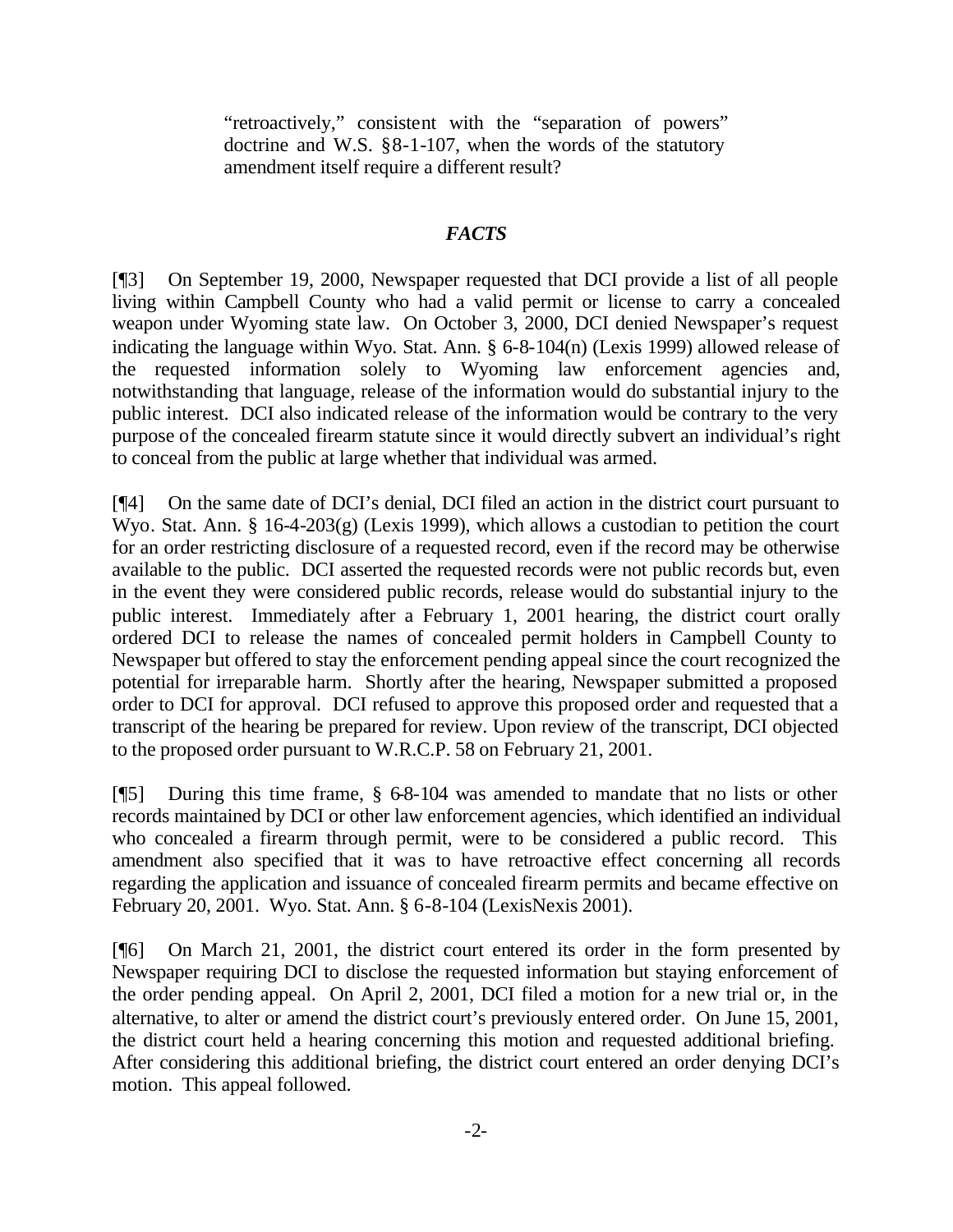#### *STANDARD OF REVIEW*

[¶7] A hearing was held with the district court issuing specific findings of fact and conclusions of law. In its recently published case of *Hutchings v. Krachun*, 2002 WY 98, ¶10, 49 P.3d 176, ¶10 (Wyo. 2002), this court reiterated our standard of review:

> The purpose of specific findings of fact is to inform the appellate court of the underlying facts supporting the trial court's conclusions of law and disposition of the issues. *Hopper v. All Pet Animal Clinic, Inc.*, 861 P.2d 531, 538 (Wyo. 1993). While the findings of fact made by a trial court are presumptively correct, we examine all of the properly admissible evidence in the record. Because this court does not weigh the evidence de novo, findings may not be set aside because we would have reached a different result. Rather, the appellant has the burden of persuading the appellate court that the finding is erroneous. *Id. See also Maycock v. Maycock*, 2001 WY 103, ¶11; 33 P.3d 1114, ¶11 (Wyo. 2001). Findings of fact are not set aside unless inconsistent with the evidence, clearly erroneous, or contrary to the great weight of the evidence. The definitive test of when a finding of fact is clearly erroneous is when, although there is evidence to support it, the reviewing court on the entire evidence is left with the definite and firm conviction that a mistake has been committed. A determination that a finding is against the great weight of the evidence means that a finding will be set aside even if supported by substantial evidence. *Id. See also Mathis v. Wendling*, 962 P.2d 160, 163 (Wyo. 1998). *Conclusions of law made by the trial court are not binding on this court and are reviewed de novo***.** *Maycock*, ¶12.

(Emphasis added.)

#### *DISCUSSION*

[¶8] In its second issue raised on appeal, DCI asserts that the district court erred as a matter of law by failing to correctly interpret the Public Records Act (Wyo. Stat. Ann. § 16- 4-201 et seq.) in conjunction with Wyo. Stat. Ann. § 6-8-104 in determining that the records requested by Newspaper were public records. Specifically, DCI contends that the correct interpretation of Wyoming law is that these records are not public records and public inspection is thereby prohibited.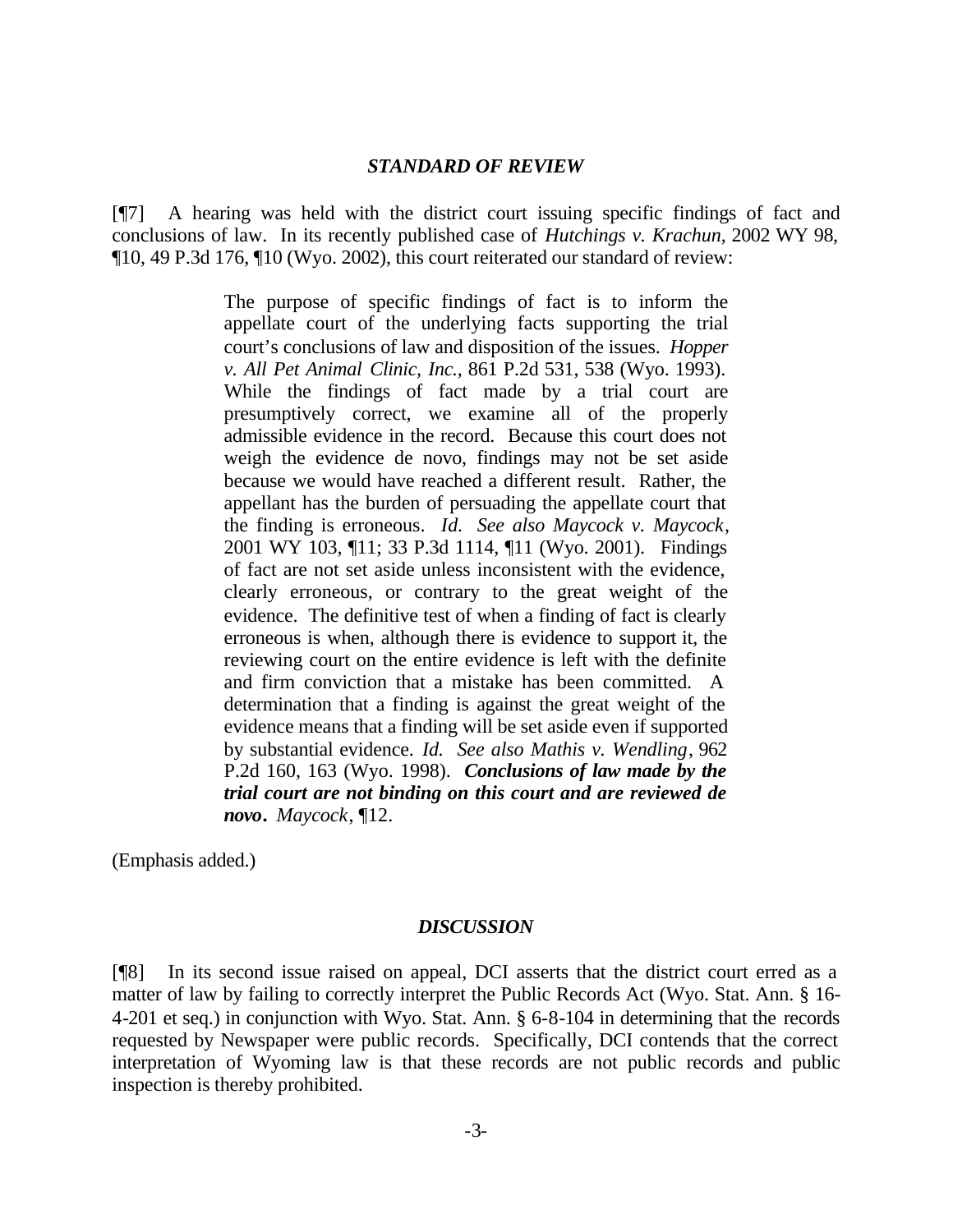[¶9] In the case of *Wyoming Cmty. College Comm'n v. Casper Cmty. College Dist.*, 2001 WY 86,  $\P$ [16-18, 31 P.3d 1242,  $\P$ [16-18 (Wyo. 2001), we set forth:

> In interpreting statutes, our primary consideration is to determine the legislature's intent. *Fontaine v. Board of County Comm'rs*, 4 P.3d 890, 894 (Wyo. 2000); *State ex rel. Motor Vehicle Div. v. Holtz*, 674 P.2d 732, 736 (Wyo. 1983). Legislative intent must be ascertained initially and primarily from the words used in the statute. *Allied-Signal, Inc. v. State Board of Equalization*, 813 P.2d 214, 219 (Wyo. 1991); *Phillips v. Duro-Last Roofing, Inc.*, 806 P.2d 834, 837 (Wyo. 1991). When the words are clear and unambiguous, a court risks an impermissible substitution of its own views, or those of others, for the intent of the legislature if any effort is made to interpret or construe statutes on any basis other than the language invoked by the legislature. *Allied-Signal*, 813 P.2d at 219. Moreover, "[a]ll statutes must be construed *in pari materia*; and in ascertaining the meaning of a given law, all statutes relating to the same subject or hav[ing] the same general purpose must be considered and construed in harmony." *Fontaine*, 4 P.3d at 894 (citing *State ex rel. Motor Vehicle Div. v. Holtz*, 674 P.2d at 735).

> Therefore, in performing our review, we look first to the plain and ordinary meaning of the words to determine if the statute is ambiguous. *Olheiser v. State ex rel. Worker's Compensation Div.*, 866 P.2d 768, 770 (Wyo. 1994) (citing *Parker Land & Cattle Company v. Game & Fish Comm'n*, 845 P.2d 1040, 1042-43 (Wyo. 1993)). A statute is clear and unambiguous if its wording is such that reasonable persons are able to agree on its meaning with consistency and predictability. *Parker Land & Cattle*, at 1043. Conversely, a statute is ambiguous if it is found to be vague or uncertain and subject to varying interpretations. *Id.* We have said that divergent opinions among parties as to the meaning of a statute may be evidence of ambiguity. *Basin Electric Power Co-op. v. State Bd. of Control*, 578 P.2d 557, 561 (Wyo. 1978). However, the fact that opinions may differ as to a statute's meaning is not conclusive of ambiguity. Ultimately, whether a statute is ambiguous is a matter of law to be determined by the court. *Allied-Signal*, 813 P.2d at 219.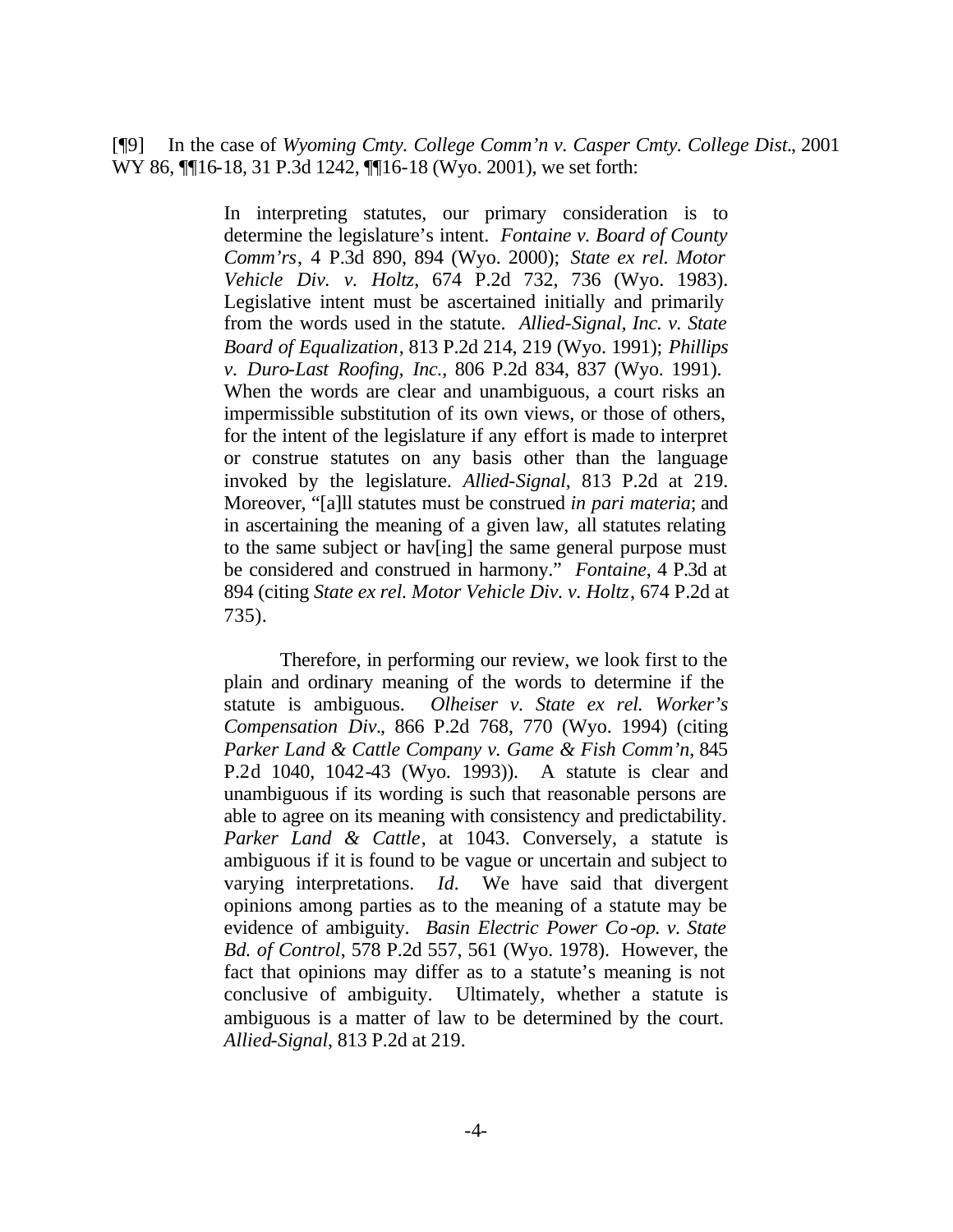If we determine that the statute is ambiguous, we resort to general principles of statutory construction to determine the legislature's intent. *Petroleum Inc. v. State ex rel. State Bd. of Equalization*, 983 P.2d 1237, 1240 (Wyo. 1999) (citing *Parker Land & Cattle*, 845 P.2d at 1044).

> [I]n ascertaining the legislative intent in enacting a statute . . . the court . . . must look to the mischief the act was intended to cure, the historical setting surrounding its enactment, the public policy of the state, the conditions of the law and all other prior and contemporaneous facts and circumstances that would enable the court intelligently to determine the intention of the lawmaking body.

*Parker Land & Cattle Co.* at 1044 (quoting *Carter v. Thompson Realty Co.*, 58 Wyo. 279, 131 P.2d 297, 299 (1942)).

We have also recognized that if a statute is deemed to be ambiguous, we must under the guidelines of statutory construction allow specific statutory language to control over prior generally stated statutory language. *In re Pohl*, 980 P.2d 816, 820 (Wyo. 1999) and those cases cited therein.

[ $[10]$  Wyo. Stat. Ann. § 16-4-201(a)(v) (Lexis 1999) states:

(v) "Public records" when not otherwise specified includes the original and copies of any paper, correspondence, form, book, photograph, photostat, film, microfilm, sound recording, map drawing or other document, regardless of physical form or characteristics that have been made by the state of Wyoming and any counties, municipalities and political subdivisions thereof and by any agencies of the state, counties, municipalities and political subdivisions thereof, or received by them in connection with the transaction of public business, *except those privileged or confidential by law*[.]

(Emphasis added.) While Wyo. Stat. Ann. § 6-8-104 (Lexis 1999) does not particularly provide that concealed weapon license records are privileged or confidential by law, that statute does enunciate, in part, the following:

> (g) The sheriff of the applicant's county of residence shall submit a written report to the division containing any information that he feels may be pertinent to the issuance of a permit to any applicant. The written report shall state facts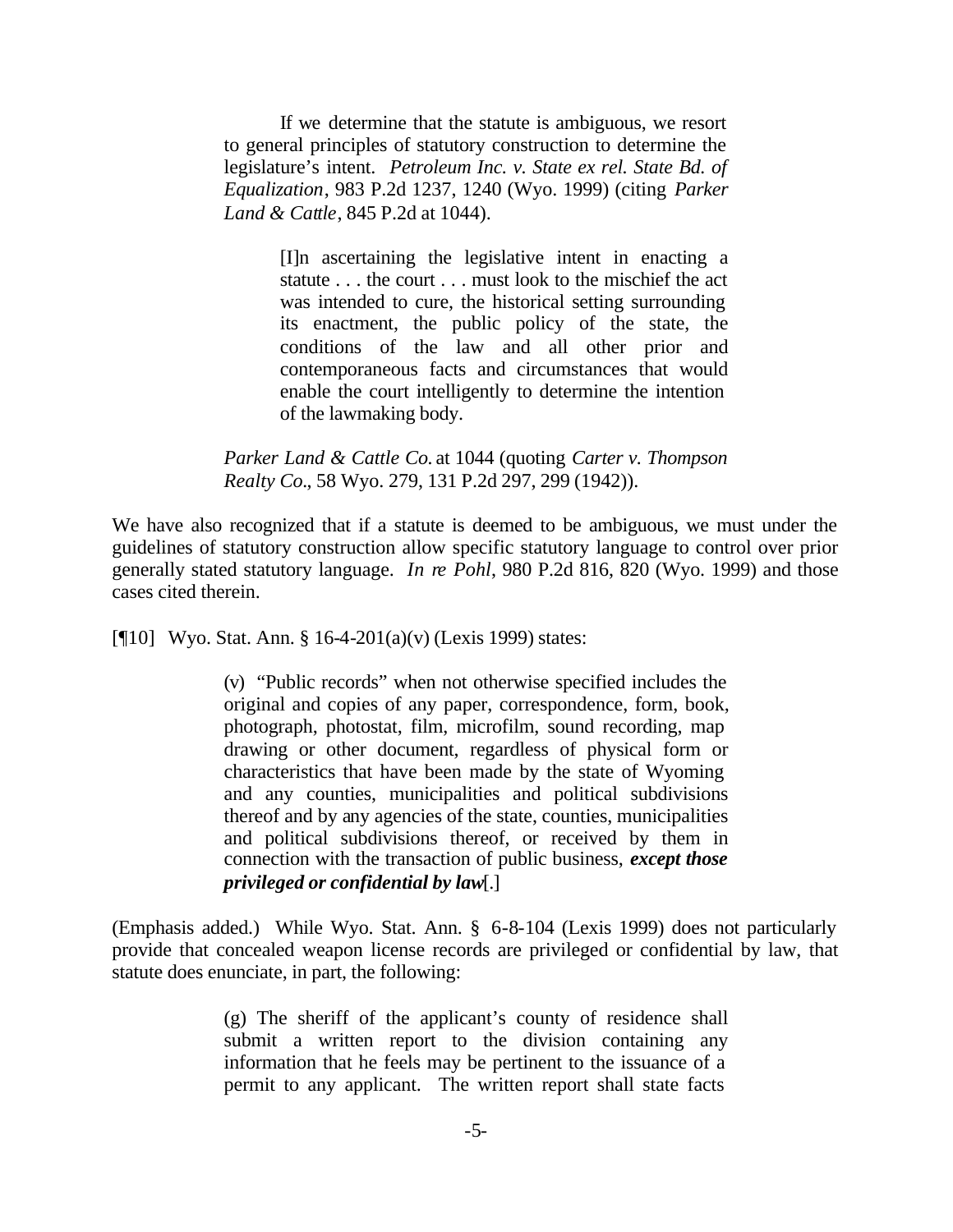known to the sheriff which establish reasonable grounds to believe that the applicant has been or is reasonably likely to be a danger to himself or others, or to the community at large as a result of the applicant's mental or psychological state, as demonstrated by a past pattern or practice of behavior, or participation in incidents involving a controlled substance, alcohol abuse, violence or threats of violence as these incidents relate to criteria listed in this section. .. . The sheriff of the applicant's county of residence shall notify the chief of police, if any, of the applicant's place of residence of the application for a concealed firearm permit by the applicant. The chief of police shall submit written comments to the division under the guidelines prescribed in this section. Submitted comments shall not be considered a public record.

. . .

(n) The division shall maintain an automated listing of permit holders and pertinent information, and the information shall be available on-line, upon request, at all times to all Wyoming law enforcement agencies.

. . .

(z) By March 1 of each year, the division shall submit a statistical report to the governor and to the joint judiciary interim committee indicating the number of permits issued, revoked, suspended and denied.

[ $[11]$ ] Looking first at § 6-8-104(n), since it is specifically focused upon the dissemination of lists of those holding permits to carry a concealed weapon and other information related to that topic, the very subject matter at issue here, this subsection allows only the dissemination of this information to Wyoming law enforcement agencies. Stated conversely, therefore, this information is precluded from being released to the public, along with even law enforcement agencies outside of Wyoming. Clearly, the language utilized by the legislature in this subsection infers the legislature's intent to limit access to any lists of those holding permits to carry a concealed weapon and other related information.

[ $[12]$  Such intent of the legislature is also gleaned from review of § 6-8-104(z). This subsection plainly allows solely the dissemination of very limited types and amounts of statistical information concerning the area of concealed weapons to the governor and the joint judiciary interim committee. Therefore, we must conclude that the legislature intended that specific information in this area other than statistical information regarding the number of permits issued, revoked, suspended, and denied should be protected and kept confidential.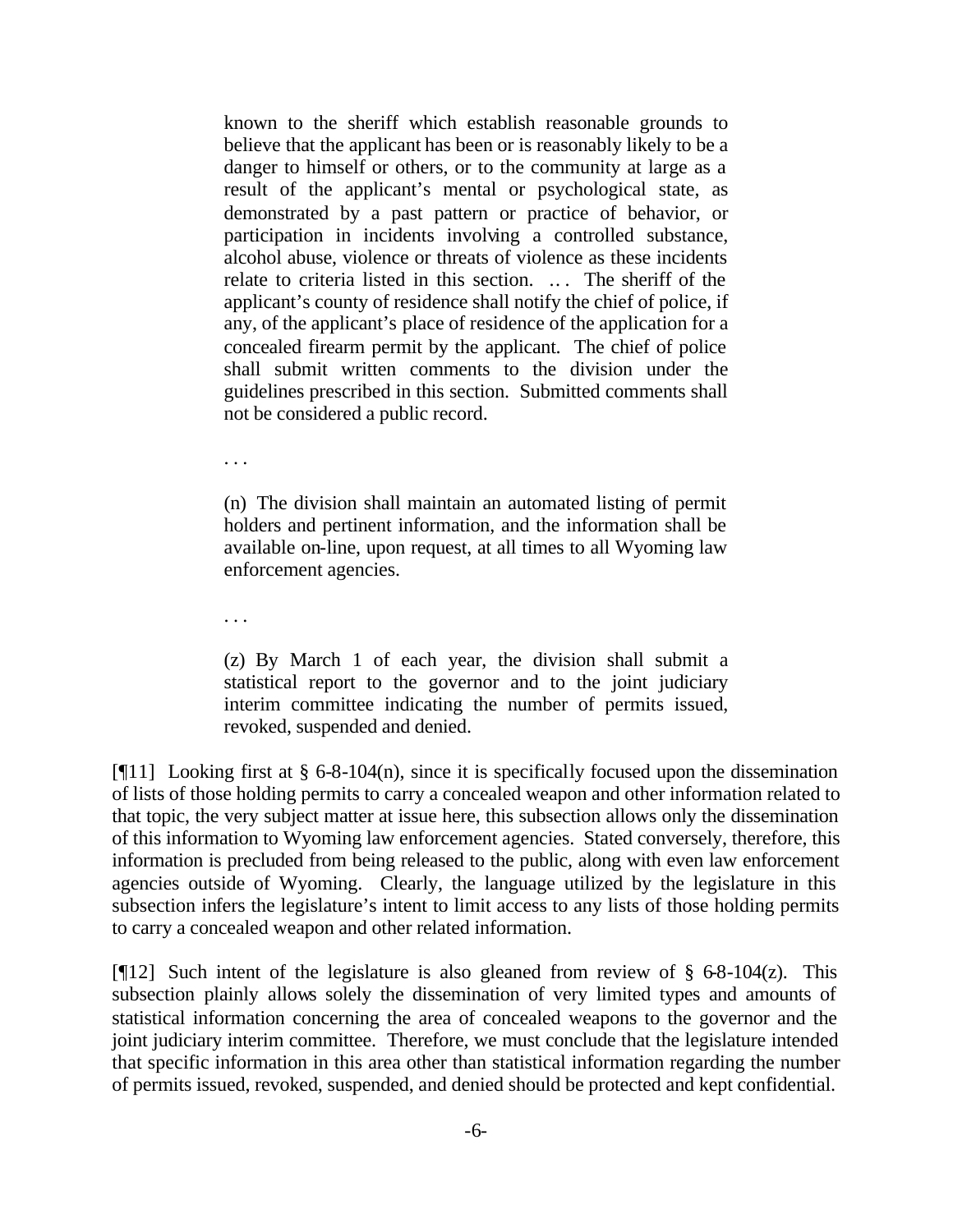[ $[13]$  Finally, review of § 6-8-104(g) explicitly states that written reports made by the local sheriff and chief of police located in the area of residence of a person applying for a concealed weapon permit shall not be considered public records. Newspaper argues that this statement within subsection (g) makes it evident that the legislature intended that only these written reports should not be deemed public records and it follows that any other records in the concealed weapon arena must be considered a public record that may be disclosed. Indeed, the district court explicitly agreed and adopted this argument as a basis for its ultimate ruling. However, we do not agree.

[¶14] Our analysis of this subsection leads us to the conclusion that the legislature was merely being exceedingly careful in its decree that any written reports of the applicable law enforcement officials be kept confidential and no other inference may be drawn from this expression. The allowed written reports of these officials and the required background information that must be used as a basis for such comments are exceedingly private. Indeed, as stated within this subsection, these statements must be based upon facts known to the law enforcement officials which establish reasonable grounds to believe that the applicant has been or is reasonably likely to be a danger to himself or others, or to the community at large as a result of the applicant's mental or psychological state, as demonstrated by a past pattern or practice of behavior, or participation in incidents involving a controlled substance, alcohol abuse, violence or threats of violence as these incidents relate to the issuance of a concealed weapon permit.

[¶15] Prohibiting dissemination of this information ensures the protection of the applicant, personally, along with his or her reputation within the community and surrounding area of residence. Further, precluding the publication of these statements also provides a protection for the law enforcement officials involved since dissemination may result in retaliatory acts being taken against them for simply supplying their respective honest and verifiable comments concerning the issuance of a concealed weapon permit to any particular applicant. Accordingly, we hold that the language used within subsection (g) by the legislature was meant solely as a carefully thought out prophylactic measure to ensure that the written reports submitted by law enforcement officials called for under the statute be kept confidential.

[¶16] Finally, and perhaps most importantly, a simple reading of § 6-8-104 in *pari materia*  leaves little question that release of a list of concealed weapon permit holders is contrary to the very nature of the statute. Simply put, what good is a concealed weapon permit if the identity of those who are issued such a permit is of general public knowledge? If we were to hold that lists of those issued concealed weapon permits may be released to the general public, such would defeat the very purpose of the concealed weapons law itself. We cannot infer that the legislature would have purposefully intended such a result.

[ $[$ ][17] We do not find the language used within § 6-8-104 to be ambiguous. Review of the plain and ordinary meaning of the words used therein makes it evident that the legislature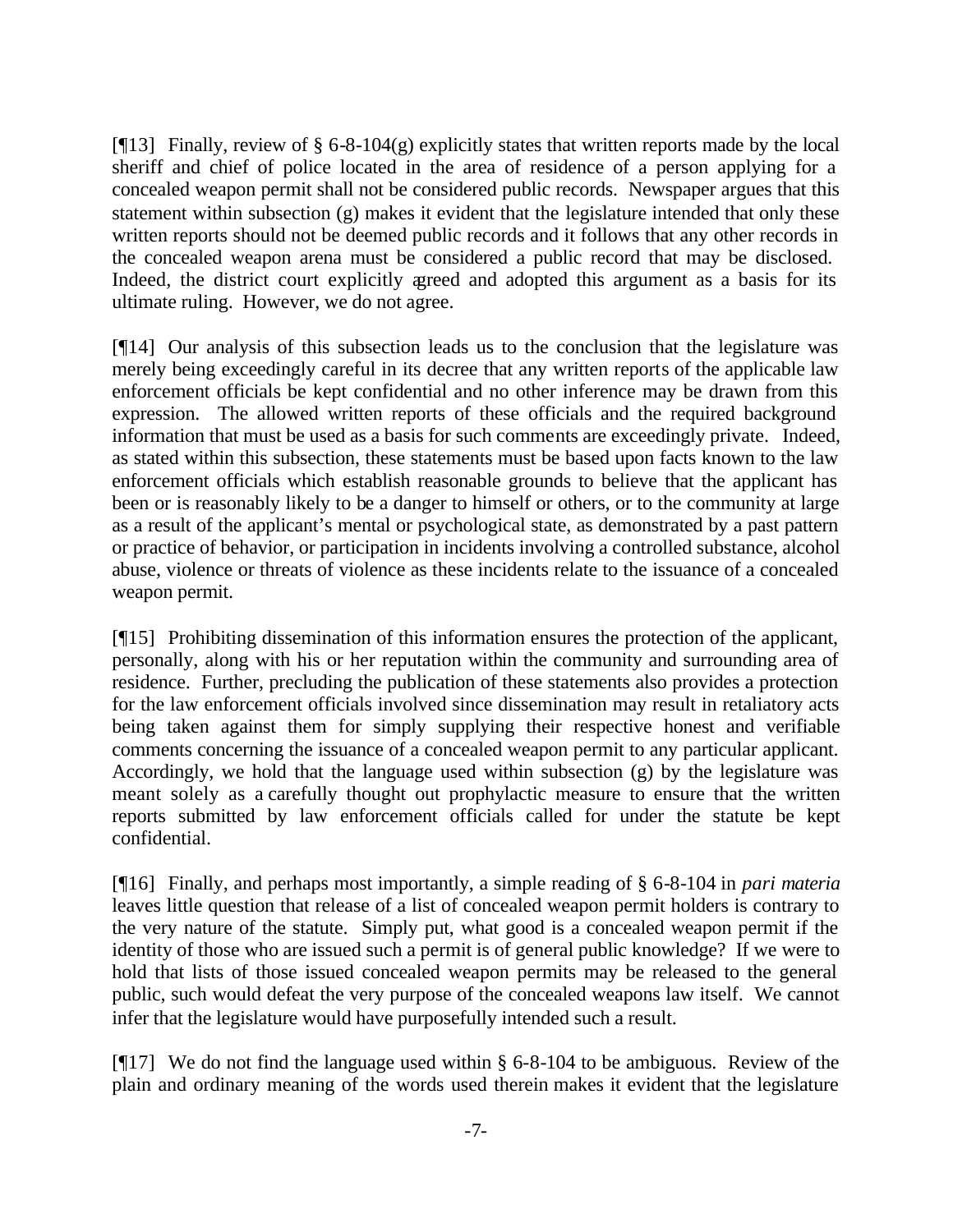only intended to provide limited access to any lists of those holding permits to carry a concealed weapon and other related information and that this information should therefore not be considered a public record which may be released to the general public. Alternatively, even if we were to conclude that this statute might be construed as being ambiguous, application of the proper rules of interpretation lead us to the same conclusion.

[¶18] Our determination is based on interpretation of the Public Records Act (Wyo. Stat. Ann. § 16-4-201 et seq.) in conjunction with § 6-8-104 prior to its modification during the 2001 legislative session. The 2001 amendment is telling and is supportive of our ultimate decision; the legislature explicitly includes a statement that the information sought to be disclosed by Newspaper is not to be considered a public record. Specifically, Wyo. Stat. Ann. § 6-8-104 (bb) (LexisNexis 2001) provides:

> (bb) No list or other record maintained by the division or other law enforcement agency pursuant to this section, which identifies an individual applicant or permittee shall be considered a public record.

The legislature went further to explicitly provide that the provisions of  $\S 6-8-104$  (bb) shall apply retroactively to all records regarding the application and issuance of permits regarding concealed firearms under this section. 2001 Wyo. Sess. Laws ch. 63, § 2. Hence, the legislature could not have been any more clear in its desire to limit the access to any lists of those holding permits to carry a concealed weapon and other related information and that such information should not be considered a public record which may be released to the general public.

[ $[$ [19] Further, while we suppose that one could assert that the amendments to § 68-104 clarify that the legislature did not previously intend to limit access to the records sought by Newspaper, we do not believe that such is the case. To the contrary, the modifications made by the Wyoming legislature in 2001 must be seen as merely a clarification of the legislature's original intentions concerning the limited dissemination of the names and identities of those issued a concealed weapons permit. Thus, these modifications may only be interpreted as an act by the legislature to leave no doubt as to this matter.

[¶20] We also note that the legislature further amended § 6-8-104 at subsection (bb) in 2001 to provide that applications, listings, and other records maintained pursuant to this section which identify an individual shall be made available to other law enforcement agencies for purposes of conducting official business. In addition, the legislature decreed that the statistical report provided pursuant to subsection (z) of this section shall be a public record. These additional modifications by the legislature do not lessen our resolve that the legislature, from the inception of enactment of Wyo. Stat. Ann. §6-8-104, desired to limit access to any lists of those holding permits to carry a concealed weapon and other related information. Rather, these modifications simply clarify the legislature's intention to be cooperative with other law enforcement agencies outside of Wyoming in this area and to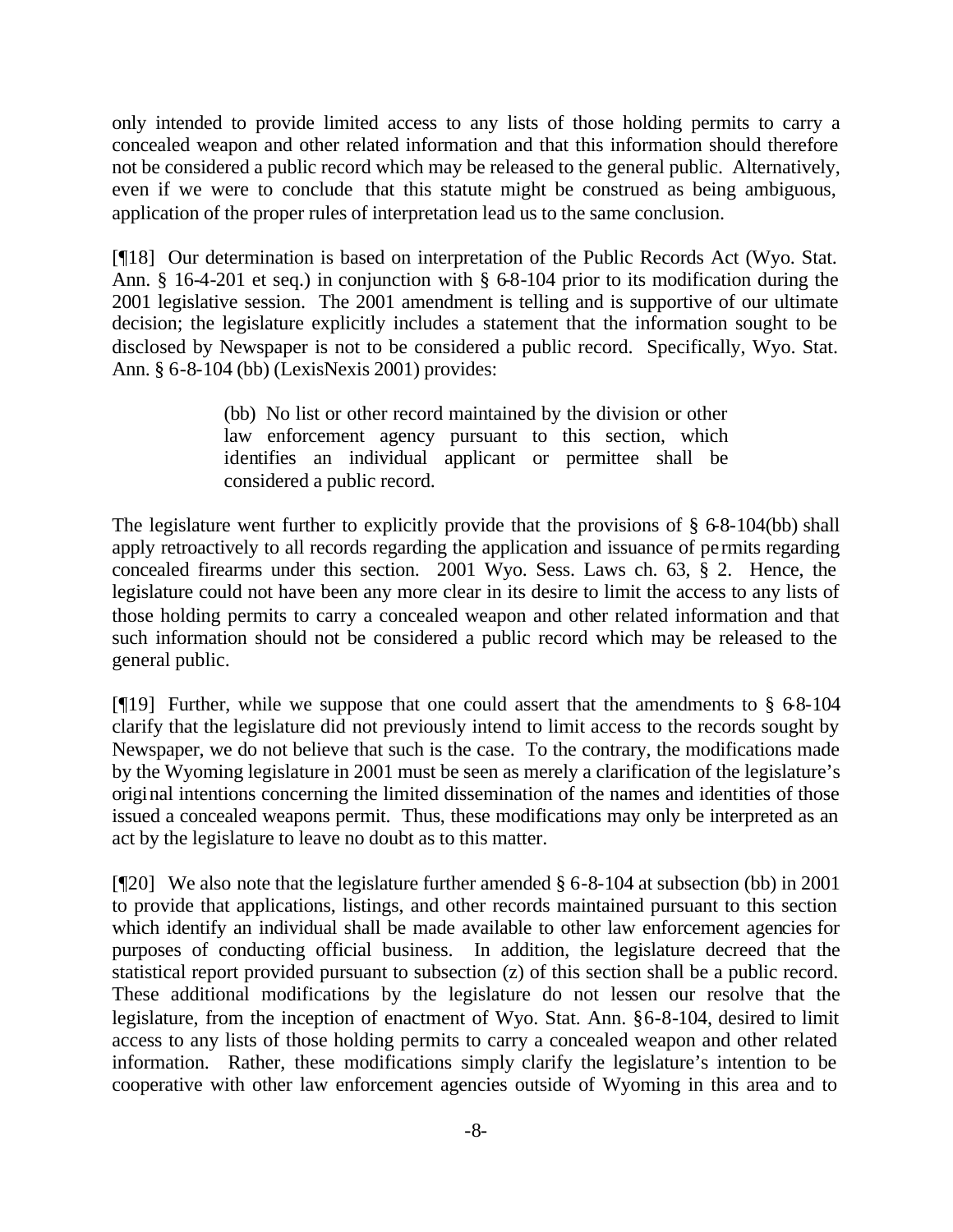provide the general public with at least some information concerning the issuance of concealed weapons permits through the release of general statistics without obliterating the very purpose of the concealed weapons law.

[¶21] Finally, as our holding concerning the second issue raised on appeal by DCI is dispositive of this case, we find no necessity to address any other issues brought before this court by the parties upon appeal as they are rendered moot.

# *CONCLUSION*

[¶22] Given those reasons set forth above, we reverse the order entered by the district court requiring DCI to provide a list of all people living within Campbell County, Wyoming who currently had a permit or license to carry a concealed weapon under Wyoming law to Newspaper and further remand this matter back to the district court for entry of an order consistent with this opinion.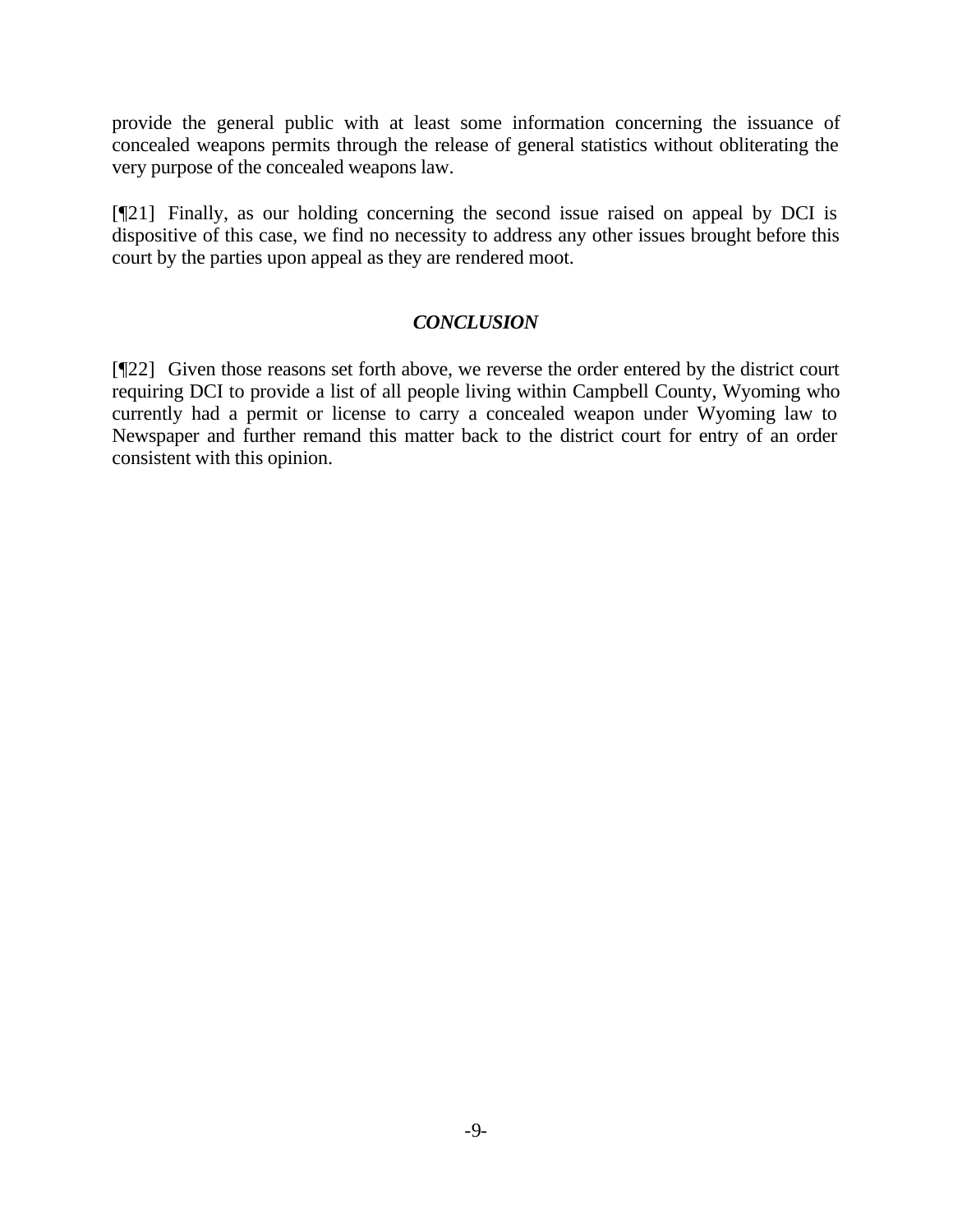# **GOLDEN, J.,** specially concurring.

l

[¶23] The Court holds that in three subsections of Wyo. Stat. Ann. § 6-8-104 (Lexis 1999), the concealed weapons law, as well as from "the very purpose" of that law, the Wyoming legislature inferentially designated that the list of citizens given concealed weapon permits is privileged or confidential and, therefore, not a public record which must be disclosed to the public. Further, the Court concludes that the Wyoming legislature's 2001 amendment, Wyo. Stat. Ann. § 6-8-104(bb) (LexisNexis 2001), which expressly declares that the list of concealed weapon permit holders is not a public record, "must be seen as merely a clarification of the legislature's original intentions . . . ." Because I disagree with the Court's analysis, but think that the 2001 amendment applies to Franscell's request, I concur in the result of the Court's opinion.

[¶24] In the Wyoming Public Records Act, the legislature has declared that the term "public records" does not include documents made or received by any agencies of the state in connection with the transaction of public business if the documents are made "privileged or confidential by law." Wyo. Stat. Ann.  $\S$  16-4-201(a)(v) (Lexis 1999). Over the years this Court has consistently maintained that it liberally construes the Act in favor of disclosure and narrowly construes exceptions. *Houghton v. Franscell*, 870 P.2d 1050, 1052 (Wyo. 1994). I am inclined to think that exceptions to disclosure, like exceptions to liability (immunity), must be expressed, not implied. The legislature has shown over the years in different areas that it knows how to word express exceptions. In fact, within  $\S$  6-8-104(g), in which the Court claims to find an implication of confidentiality for the requested list, the legislature used obvious language to except from disclosure the written comments of a chief of police: "Submitted comments shall not be considered a public record." It would have been easy for the legislature to use like language in subsection (g) or subsections (n) and (z) of  $\S$  6-8-104 had the legislature intended to except the requested list from disclosure. That it did not is dispositive for me.

[¶25] Let me say a few words about "the very purpose" of the concealed weapons law. The Court identifies that purpose to be concealing the identity of concealed weapon permit holders from general public knowledge. I am not so sure. As I shall explain, I am more inclined to think that the law's purpose is to protect the law-abiding citizen and the public from the violent crimes which have become all too prevalent in today's society. Once upon a less crime-ridden time, many states, including Wyoming,<sup>1</sup> had laws that prohibited an individual from carrying a concealed weapon. Clayton E. Cramer and David B. Kopel, *"Shall Issue": The New Wave of Concealed Handgun Permit Laws*, 62 Tenn. L. Rev. 679, 681 (1995). Such laws were "designed to prevent a person with a weapon from taking some undue advantage over an unsuspecting adversary who is not aware that the person is carrying

<sup>&</sup>lt;sup>1</sup> Before statehood in 1890, a Wyoming Territorial law prohibited carrying concealed weapons. 1890 Wyo. Terr. Sess. Laws ch. 73, § 96. Upon statehood, this became state law. 1890 Wyo. Sess. Laws ch. 35, § 1. It remained law until amendment in 1957. 1957 Wyo. Sess. Laws ch. 201, § 1; Wyo. Stat. § 6-239 (Michie 1957).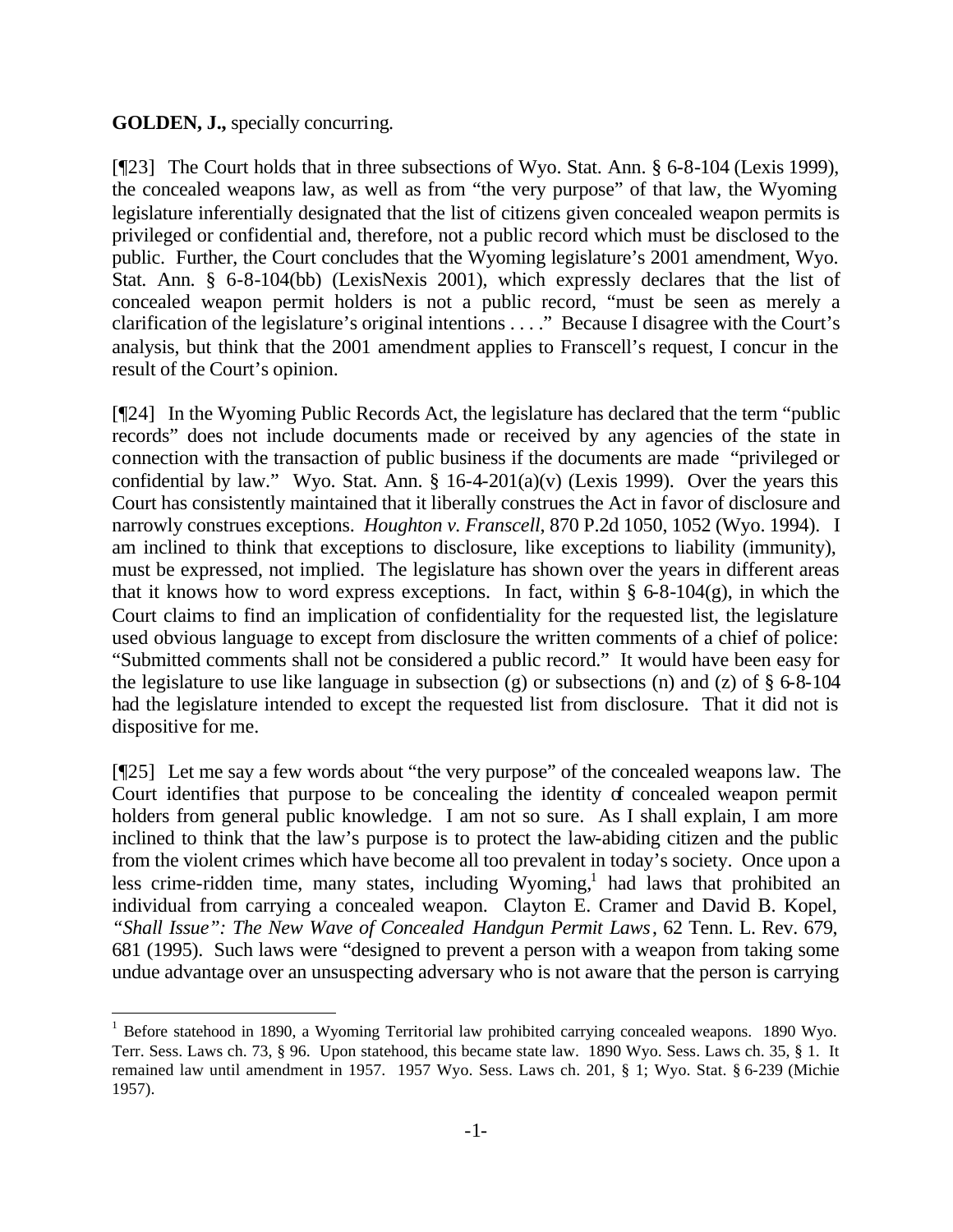a weapon." *Dorelus v. State*, 747 So.2d 368, 370 (Fla. 1999) (internal quotation marks omitted). Stated in a slightly different way, secondary authority informs us that the object of the prohibition was "clearly that of protecting the public by preventing an individual from having on hand a weapon of which the public is unaware, and which might be used by that individual in a fit of passion." 79 Am. Jur. 2d *Weapons and Firearms* § 8 (1975).

[¶26] In Wyoming, in 1957, the legislature established a "discretionary issue" procedure under which county sheriffs in their discretion could issue permits to carry weapons to "travelers, merchant police, private detectives, or other persons who may be required by their work, vocation or profession to carry a weapon or weapons." 1957 Wyo. Sess. Law ch. 201, § 1; Wyo. Stat. § 6-239 (Michie 1957). Factors bearing on the sheriff's exercise of discretion were the applicant's general reputation and previous criminal record; the sheriff could revoke an issued permit at any time if the sheriff believed that the permitee's conduct was contrary to the best interests of the state or its subdivisions. *Id.* In 1994, the Wyoming legislature dramatically changed the law. 1994 Wyo. Sess. Law ch. 41, § 1. The legislature abolished the "discretionary issue" system and replaced it with the "shall issue" system we have today which vests in the state attorney general the authority to issue concealed weapon permits. *Id.* Thus, Wyoming joined the growing number of states that have facilitated more liberal issuance of permits. John C. Lenzen, *Liberalizing the Concealed Carry of Handguns by Qualified Civilians: The Case For "Carry Reform,"* 47 Rutgers L. Rev. 1503, 1504 n.4, 1506-07 (1995). According to some, "[c]arry reform is a legislative movement in which the states are unequivocally rejecting the assumption that civilians are incompetent to carry handguns in preparation for the lawful resistance of criminal aggression." *Id.* at 1507. It has been reported that

> empirical evidence from those states with liberal concealed carry laws strongly suggests that carry reform . . . [does] not threaten public safety. Other data indicate that more prevalent concealed carry may be a powerful weapon in the fight against violent crime in two ways: (1) empowering individuals to defend against violent crime; and (2) deterring the commission of violent crimes in general.

*Id.* at 1513. And, it has been said that "[t]aken as a whole, [the] evidence suggests that more widespread and well-publicized concealed carry may reduce the rates of violent crime by deterring criminal behavior." *Id.* at 1514. Moreover, it has been said that "the available evidence suggests that gun ownership among potential crime victims has as much, if not more, of an effect on violent crime than the activities of the entire criminal justice system." *Id.* at 1536.

[¶27] In the final analysis, whether the validity of these reports, evidence, data, and statements is borne out in the long run remains to be seen. But it cannot be doubted that the pendulum of public policy, as declared by the legislatures of the carry reform states, has swung over the century from protecting the public by preventing an individual from carrying